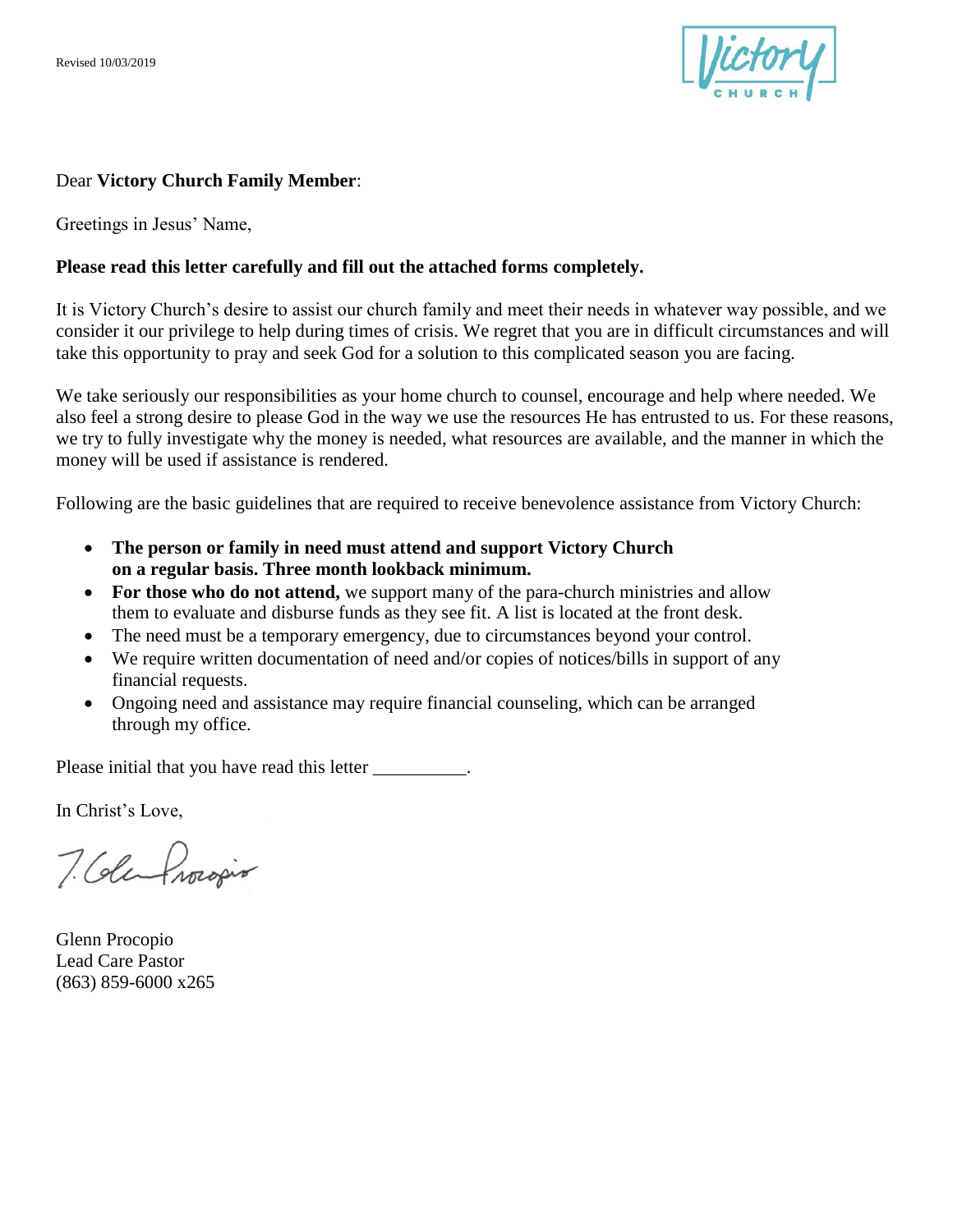Revised 10/03/2019

## **BENEVOLENCE REQUEST FORM**



|                                |        | Primary Residence information: $\Box$ Rent $\Box$ Own $\Box$ Living w/friend or relative $\Box$ Homeless/Shelter/Motel                                                                                                                                                                                              |  |
|--------------------------------|--------|---------------------------------------------------------------------------------------------------------------------------------------------------------------------------------------------------------------------------------------------------------------------------------------------------------------------|--|
|                                |        |                                                                                                                                                                                                                                                                                                                     |  |
|                                |        |                                                                                                                                                                                                                                                                                                                     |  |
|                                |        | Beginning date of present employment: Supervisor's name: Supervisor's name:                                                                                                                                                                                                                                         |  |
|                                |        |                                                                                                                                                                                                                                                                                                                     |  |
|                                |        |                                                                                                                                                                                                                                                                                                                     |  |
| Requestors Take-home pay       |        |                                                                                                                                                                                                                                                                                                                     |  |
| Spouse's Take-home pay         | $\sim$ | $\Box$ Weekly $\Box$ Bi-weekly $\Box$ Twice-monthly $\Box$ Monthly                                                                                                                                                                                                                                                  |  |
| Food Stamps Income             | $\sim$ | $\Box$ Weekly $\Box$ Bi-weekly $\Box$ Twice-monthly $\Box$ Monthly                                                                                                                                                                                                                                                  |  |
| SSI/Disability Income          | $\sim$ | $\Box$ Weekly $\Box$ Bi-weekly $\Box$ Twice-monthly $\Box$ Monthly                                                                                                                                                                                                                                                  |  |
| Social Security Income         | $\sim$ | $\Box$ Weekly $\Box$ Bi-weekly $\Box$ Twice-monthly $\Box$ Monthly                                                                                                                                                                                                                                                  |  |
| Child Support Income           |        | $\frac{1}{2}$ $\frac{1}{2}$ $\frac{1}{2}$ $\frac{1}{2}$ $\frac{1}{2}$ $\frac{1}{2}$ $\frac{1}{2}$ $\frac{1}{2}$ $\frac{1}{2}$ $\frac{1}{2}$ $\frac{1}{2}$ $\frac{1}{2}$ $\frac{1}{2}$ Monthly                                                                                                                       |  |
| Other Income                   |        | $\frac{1}{2}$ $\frac{1}{2}$ $\frac{1}{2}$ $\frac{1}{2}$ $\frac{1}{2}$ $\frac{1}{2}$ $\frac{1}{2}$ $\frac{1}{2}$ $\frac{1}{2}$ $\frac{1}{2}$ $\frac{1}{2}$ $\frac{1}{2}$ $\frac{1}{2}$ $\frac{1}{2}$ $\frac{1}{2}$ $\frac{1}{2}$ $\frac{1}{2}$ $\frac{1}{2}$ $\frac{1}{2}$ $\frac{1}{2}$ $\frac{1}{2}$ $\frac{1}{2}$ |  |
| Amount of assistance requested |        |                                                                                                                                                                                                                                                                                                                     |  |
|                                |        |                                                                                                                                                                                                                                                                                                                     |  |
|                                |        |                                                                                                                                                                                                                                                                                                                     |  |
|                                |        |                                                                                                                                                                                                                                                                                                                     |  |
|                                |        |                                                                                                                                                                                                                                                                                                                     |  |
| ACTION                         |        |                                                                                                                                                                                                                                                                                                                     |  |